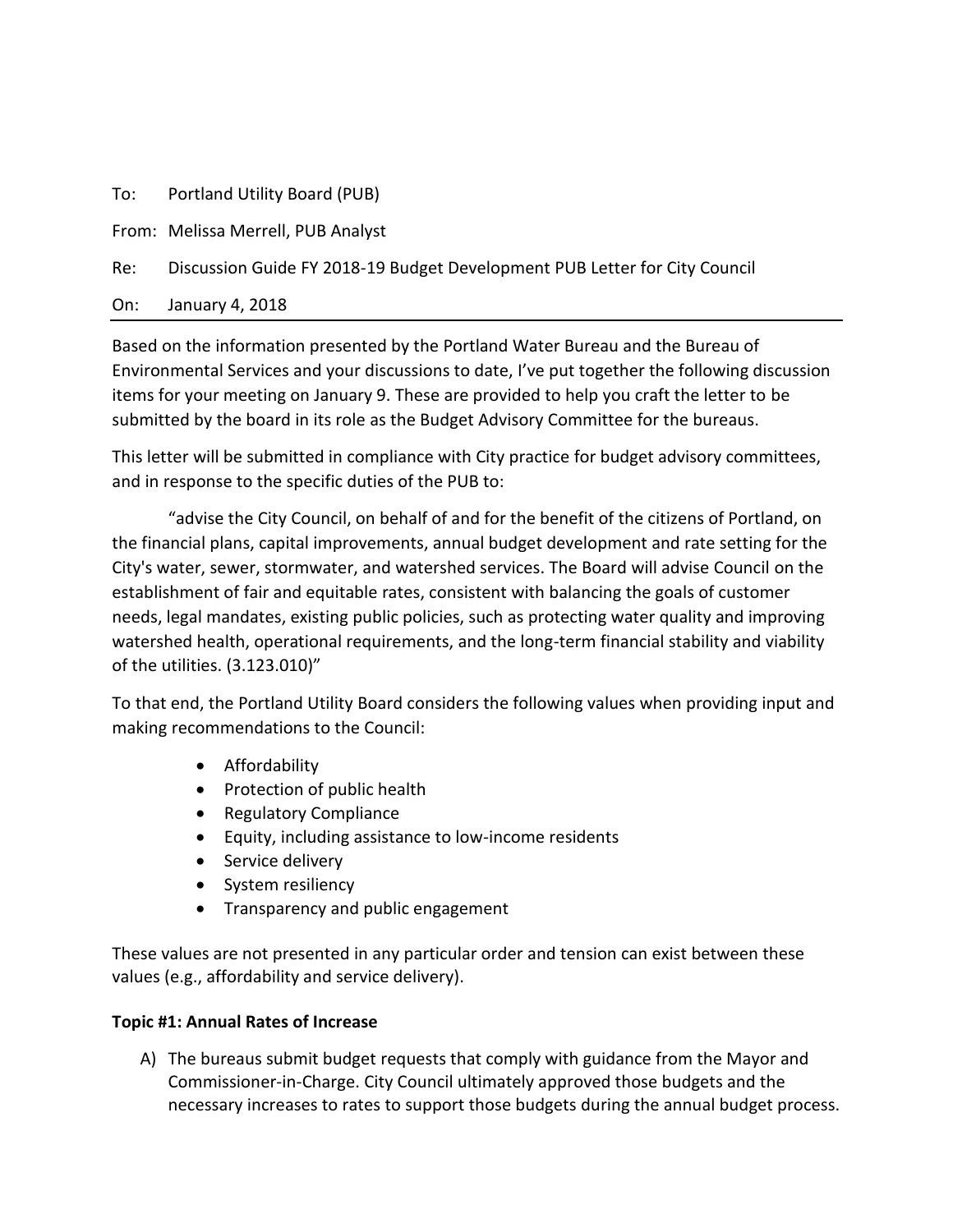- B) Annual rates of increase for the typical single-family household in Portland over the past 10 years have increased more than three times faster than commonly used benchmarks for increases including inflation, median household income, median family income, and changes in per capita income.
- C) There are challenges to using inflation or other economic benchmarks when considering increases in utility charges. Increasing regulatory requirements and past underinvestment may mean that utilities need to investment more than inflationary increases would permit.
- D) While a lower rate of increase this year would translate to savings of \$1 or \$2 monthly for the typical single-family household, those small amounts compound over time. Given the City Council approved rates of increase over the last 10 years, monthly typical single-family household bills are \$25 more than they would have been if rates had increased in line with inflation over that period.
- E) Acknowledging those limitations, [most] [some] PUB members challenge City Council to recognize the scarce resources of many Portlanders and require the bureaus to limit the annual rates of increase.

### **Topic #2: Budget Prioritization and Rate Options**

- F) The Mayor's FY 2018-19 budget guidance directs the Portland Water Bureau and the Bureau of Environmental Services (BES) to identify efficiencies and reductions to limit rate increases. It further directs them to work with the PUB to develop prioritized reduction options for Budget Committee and City Council consideration.
- G) The co-chairs requested the bureaus prioritize requests necessary to comply with the following categories: regulatory compliance, maintenance/improvement of asset health, bureau equity goals, and alignment of bureau activities with strategic planning goals. In addition, they requested the bureaus include information on the rate impact of those items and the anticipated effects on service level and performance if they were to not be funded. This information allowed the board to have substantive deliberations about the tradeoffs of the programs and the additional burden on Portland's utility customers.
- H) Budget guidance provided to the bureaus from Commissioner Fish on November 20, 2017 included an expectation that the requested budgets will "reflect good value at a fair price in any proposal for a rate increase. As in recent years, the proposed combined retail rate increase shall be below 5%."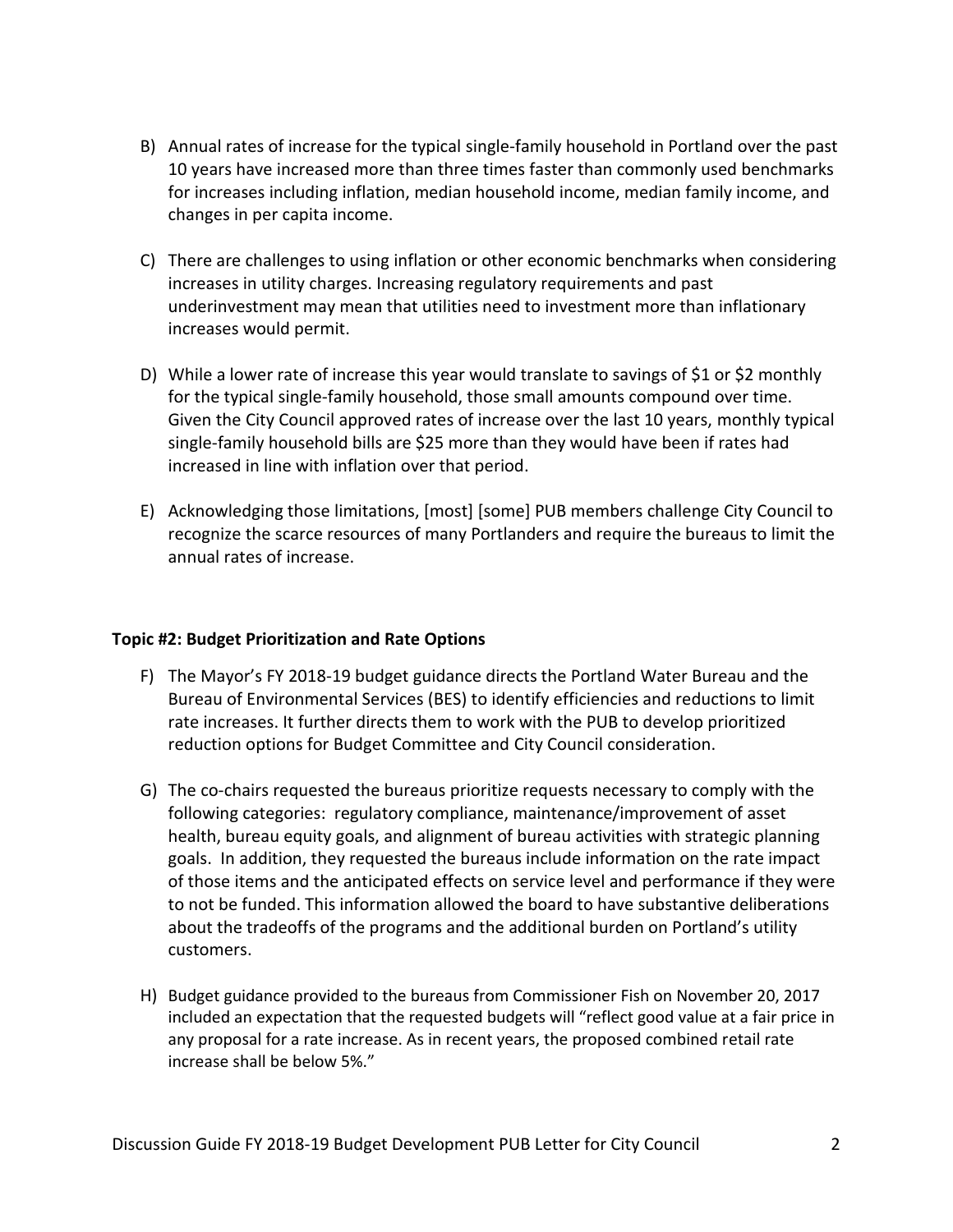- I) To demonstrate the relative priority of requests and the benefits that Portland customer would receive from the additional burden of increased rates, the co-chairs requested the bureaus to identify line items in their requested budgets that would not be funded if the City Council were to approve combined annual rate increases of 3% and 4% in addition to their planned requests in line with the Commissioner's guidance of a combined increase below 5%.
- J) PUB members recognize the amount of work such exercises require and appreciate the time and consideration of the many staff required to provide responses. [The bureaus provided (in depth) (high-level) (detailed) information on the budget items that would and would not be included in their budgets if combined rates of increase were constrained to (3%) and/or (4%) and (if they were limited to the number of new staff authorized by City Council).
- K) [Most] [Some] PUB members found this exercise (valuable) (not valuable) in articulating the investment and benefit for Portland residents.
- L) The board will reserve its recommendation on individual decision packages until after the City Budget Office reviews and recommendations are complete. However, [Most] [Some] PUB members support requests in line with a (X%) combined rate of increase.
- M) [Most] [Some] PUB members encourage the bureaus to clearly articulate the value of the investments over inflation and benefits that the residents of Portland receive.

# **Topic #3: Affordability**

- N) The affordability of the combined water, sewer, and stormwater bill is an ongoing concern for PUB members. The combined average monthly bill for the typical singlefamily household for FY 2018-19 for water and wastewater will be \$xxx, if requested rates of increase are approved. This represents about [2.0%] of median household income for the City of Portland (and well below 4.5%, at which point the EPA considers it unaffordable).
- O) Flat local wages for a portion of city residents and rising housing costs exert pressure on the perception of affordability.
- P) [Most] [Some] PUB members consider a component of affordability to be reasonable costs to customers with known and predictable rate impacts. Reasonable must be viewed in context of accumulated costs over time.
- Q) [Most] [Some] PUB members encourage both bureaus and the City Council to continue to evaluate the tradeoffs and choices of investments to keep affordability concerns a priority.

Discussion Guide FY 2018-19 Budget Development PUB Letter for City Council 3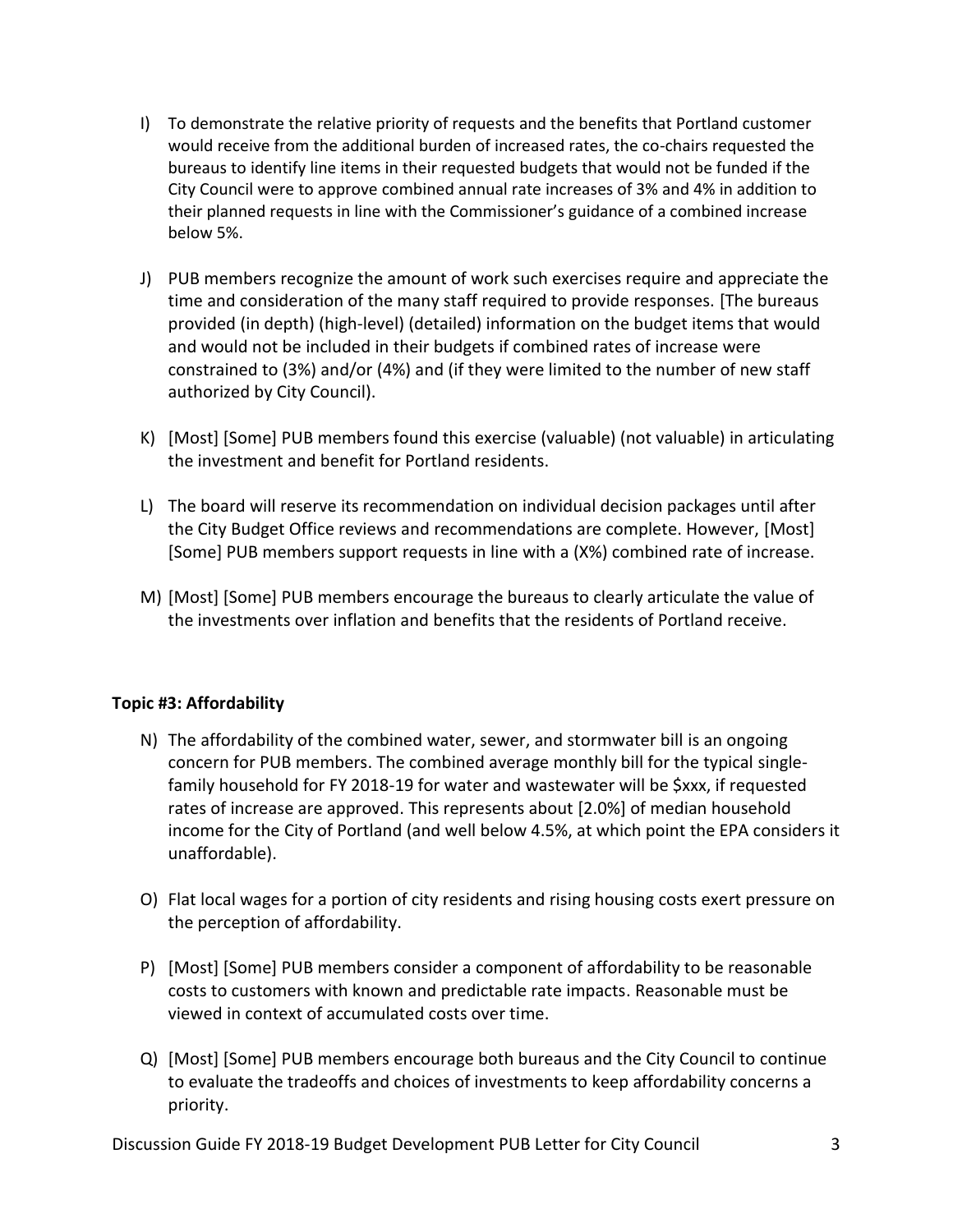- R) The proposed annual rates of increase in the 5-year financial plan for the Water Bureau have increased from the plan included in the FY 2017-18 Adopted Budget. The major driver for this increase is the direction from City Council to pursue a filtration plant to address regulatory requirements related to *cryptosporidium* and other potential risks to the Bull Run Watershed. PUB recommended the filtration option and supports that decision of City Council.
- S) Resolution 37309 agreed to by City Council on August 3, 2017 included direction "that during the annual rate-setting process the Portland Water Bureau will make every effort to minimize rate impacts while following the intent of this resolution."
- T) [Most] [Some] PUB members requested information from the Bureau on how they have minimized that impact and the bureau identified some work that would be delayed or foregone.
- U) Recognizing that the filtration plant will be a substantial capital investment that can't be fully absorbed by the existing forecasted resources of the bureau, [Most] [Some] PUB members feel that as currently presented, the bureau is asking Portland residents to pay too high a portion of those new costs and request the Water Bureau further look for efficiencies, vacancies savings, or foregoing lower priority activities within their existing budget to further mitigate the ongoing cost of filtration. In general, [Most] [Some] PUB members recommend the bureaus use these existing management techniques available to them to identify and reallocate existing resources for new priority activities before requesting additional rate resources.
- V) Rates are driven both by capital investments and operating budgets associated with staffing. The PUB is closely reviewing BES's request for 22 new positions and Water's request for 21 new positions, given the long-term cost of PERS assigned to each new full FTE.

### **Topic #4 Equity and Assistance Programs**

- W) The City Council resolution that directed the Water Bureau to pursue filtration also directed "that the Portland Water Bureau will seek to optimize and enhance its discount programs to lessen the impact of rising water rates on low-income customers."
- X) The bureaus have multiple programs to provide financial assistance to low-income Portland residents. Compared to other utilities, these programs are generous in their construction, though few and decreasing numbers of residents are participating in the programs.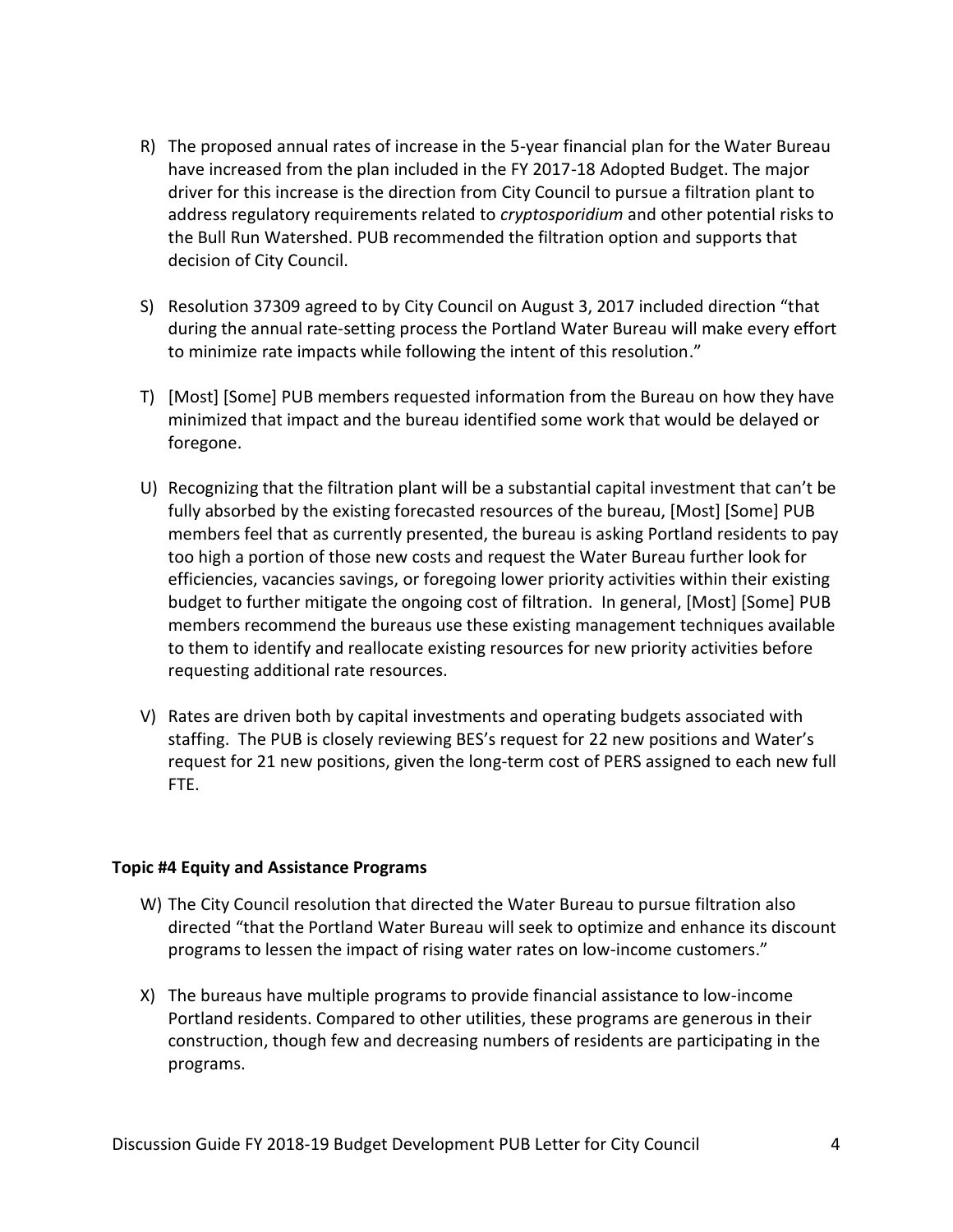- Y) [Most] [Some] PUB members feel theses assistance programs are vital and commend the work of the bureaus to improve outreach and scope of the assistance programs.
- Z) [Most] [Some] PUB members raised concerns about the low levels of participation. Overall, these help a relatively small portion of residents in need. [Most] [Some] PUB members support serious consideration of overall rate constraint to lessen the impact to all residents.
- AA)The recent audit of assistance programs raised several questions about the connection between customer data and assistance provided. Members asked the Water Bureau how data about customers inform the proposed changes. Based on the responses received, [most] [some] PUB members [support the work as provided] [have concerns] [recommend further analysis].
- BB) Members also asked how the proposed changes address the equity concerns raised in the audit that using an across the board assistance amount (currently \$150) regardless of the size of the bill or household, provides inequitable assistance. Based on the responses received, [most] [some] PUB members [support the work as provided] [have concerns] [recommend further analysis].
- CC) Members asked if the bureau analyzed changing assistance provided to individual customers and the effect on foregone revenue. Based on the responses received, [most] [some] PUB members [support the work as provided] [have concerns] [recommend further analysis].
- DD) The audit also recommended that the bureau take steps to ensure that general information about payment assistance is easy to find and understandable. Members asked how those concerns being addressed. Based on the responses received, [most] [some] PUB members [support the work as provided] [have concerns] [recommend further analysis].
- EE) [Option: Summary statement on all proposed changes] Members asked several questions about the proposed changes to assistance programs. Members are supportive of changes but have concerns about some of the proposals and will continue to work with the bureau during the budget process to address those concerns.
- FF) [Option: statement on individual change proposals] One specific component is to create a new program to provide assistance to customers living in multifamily units. Targeting assistance to these residents has been an ongoing challenge and members commend the bureau for looking for creative solutions. However, members raised several concerns, including the legal standing for transferring rate funds for eviction assistance, the number of residents who would benefit, and how the costs for this assistance would increase the cost burden on the low-income residents who do not receive assistance. As with the other components of assistance programs, members will continue to work with

Discussion Guide FY 2018-19 Budget Development PUB Letter for City Council 5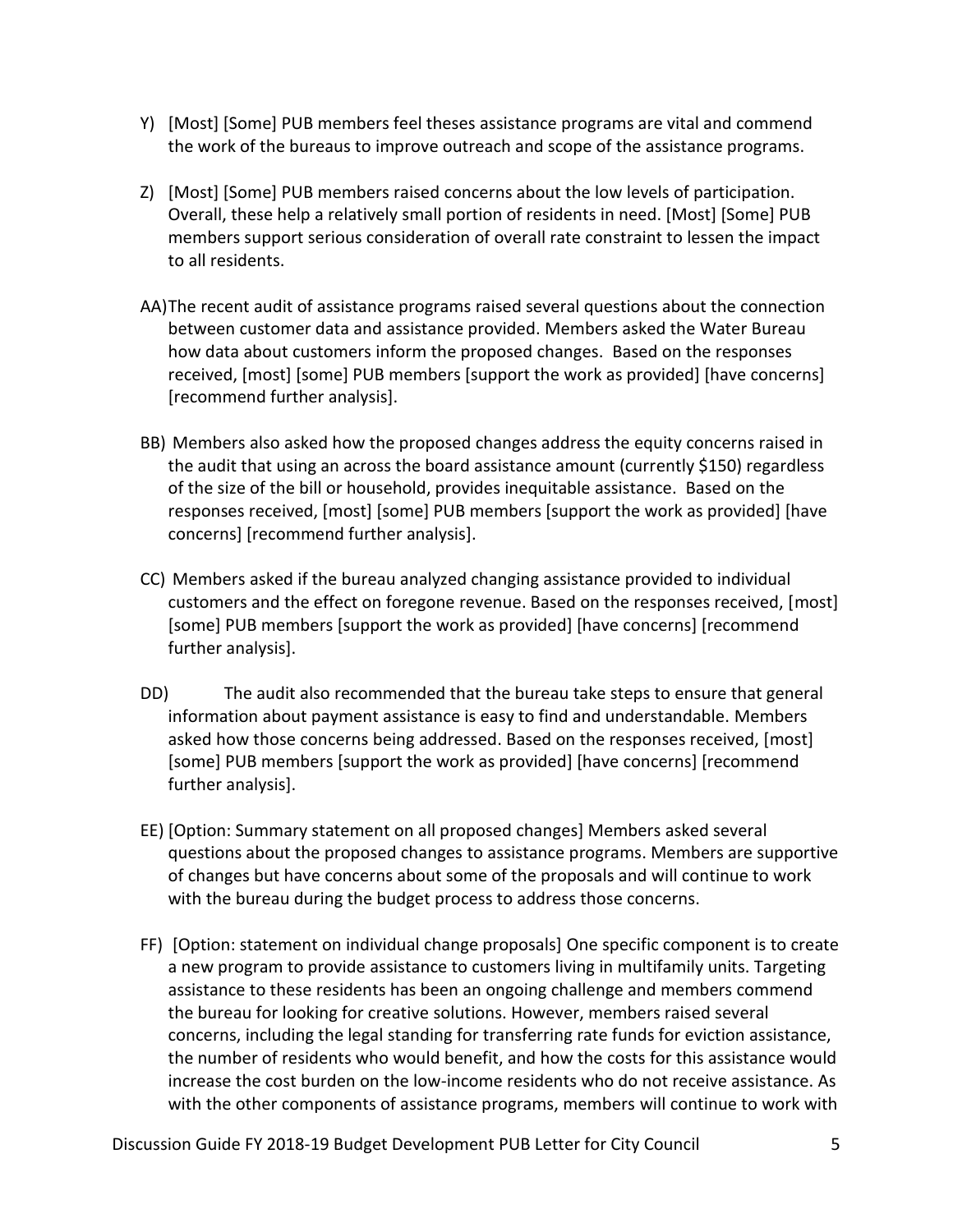the bureau during the budget process to address those concerns but do feel strongly that any approved program should include performance metrics for accountability.

### **Topic #5: Centralized Services and Citywide Priorities**

- GG) Citywide Coordination of Equity Resources. Improving equity has been identified as a citywide priority. The City coordinates equity policy with a centralized approach through the Office of Equity and Human Rights. Identification of goals and actions are decided in a decentralized manner by individual bureaus. [Most] [Some] PUB members continue to encourage the Mayor and City Council to engage in a Citywide conversation about how the City is managing human resources invested in equity work across the city. In the FY 2017-18 budget, the City Council authorized an FTE to manage BES's equity work. That position has recently been filled and the PUB looks forward to working with the manager on implementation of the BES equity plan. The FY2018-19 budget proposal from the Water Bureau includes a request for a similar position. The additional FTE demonstrate the bureaus' commitment to equity but impose additional costs on Portland residents. The City should work to ensure that those investments are incorporated into a well-frames and measurable citywide strategy.
- HH) The bureaus rely on central services provided by the Office of Management and Finance for human resources, procurement, and other centralized support functions. The PUB has heard from both bureaus that they struggle securing OMF services for recruitment, hiring, and procurement. The proposed bureau budgets include requests for staff to supplement or facilitate some of these services. In its communication to the City Council during the Fall budget monitoring process, the PUB included as one of its principles for review that the bureaus should refrain from building internal capacity for services that should be provided by other City agencies and should opt for other models including embedded staff instead. [Most] [Some] PUB members continue to support this principle. OMF is currently working to improve the recruitment and hiring process. [Most] [Some] PUB members look forward to seeing those improvements and encourage OMF to work with the bureaus to identify and implement improvement to the procurement process as well.

### **Topic #6: Settlement of Anderson Lawsuit**

II) In December, the City Council approved a settlement of the lawsuit challenging the City's ability to expend ratepayer funds. As part of the settlement of the Anderson lawsuit, the City agreed to pay \$3 million in legal fees and reimburse \$7 million from the General Fund to the Water Bureau and Bureau of Environmental Services.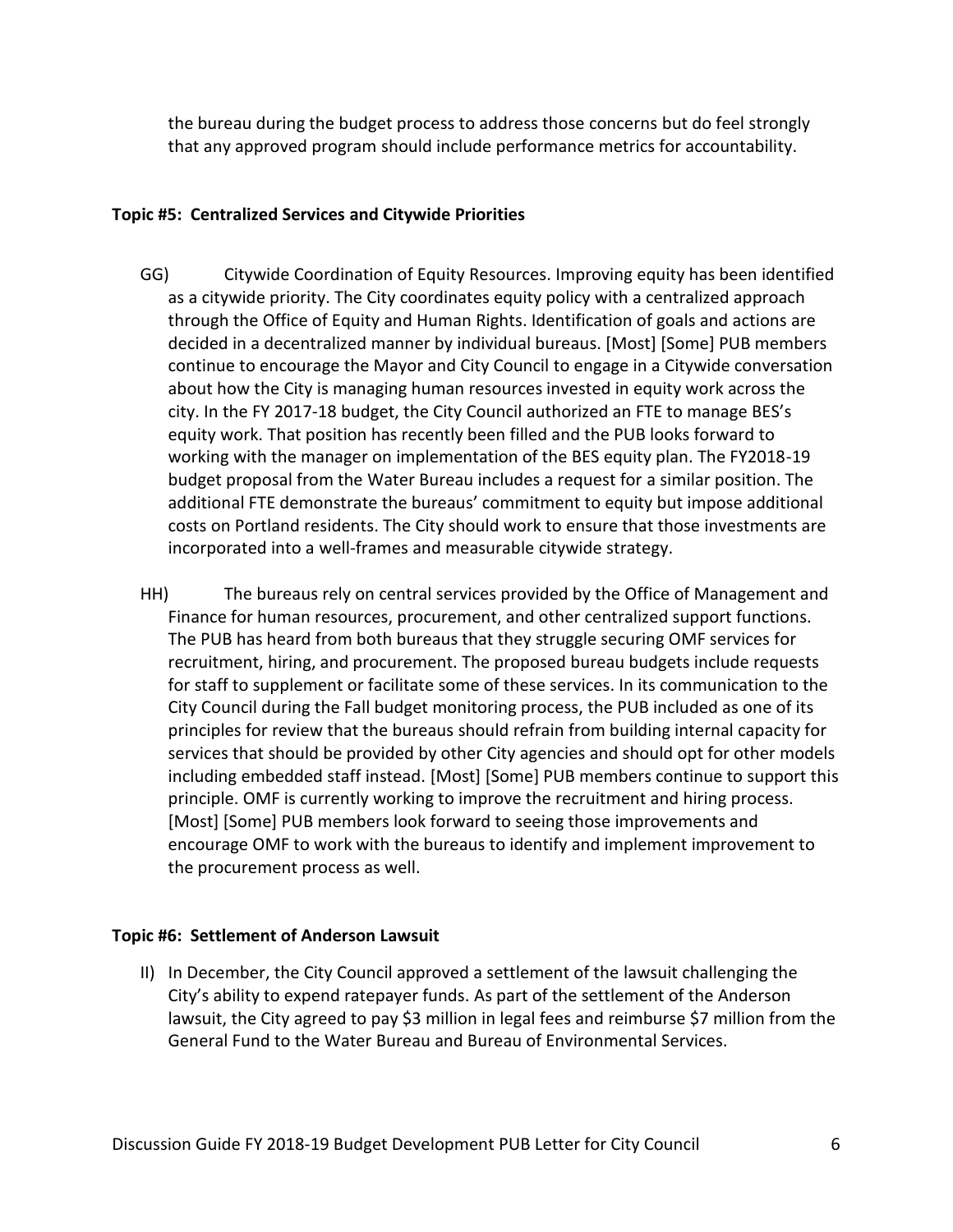- JJ) PUB members requested and received a briefing from the City Attorney's Office on how this settlement was in the best interest of the City and utility customers. [Most] [Some] PUB members [support the settlement] [raised concerns about…]
- **KK)**Per the settlement agreement, General Fund reimbursement of \$5.5 million to the Water Fund and \$1.5 million to the Sewer Fund must be complete by September 30, 2019. While the reimbursement wouldn't be made until September 2019, identification of the General Fund sources for the reimbursement is likely to be part of City Council consideration during the FY2018-19 budget development process.
- **LL)** The bureaus presented information to the PUB that they would include the one-time resources from the reimbursements in their Rate Stabilization Accounts to be used generally to smooth rates of increase in future years. While earmarking resources to specific activities limits the ability of the bureaus to direct funds to highest priority needs, given that the reimbursement stems from the questionable use customer funds, [most] [some] PUB members [feel the transparent use of these funds and communication to the public will be vital in addressing lingering concerns over stewardship of public resources. [Most] [Some] PUB members [strongly] [request] [encourage] the bureaus to [use these funds for specific items including X,Y,Z ] [Most] [Some] PUB members [strongly] [request] [encourage] the bureaus to [clearly communicate to the public specifically how the reimbursements will be used to benefit customers]

# **Topic #7: Strategic Planning**

- MM) The PUB enthusiastically supports the roadmap laid out in the BES' new 10-year strategic plan and commends the bureau's staff and leadership for their work over the past two years to identify six core goals that will guide the bureau's work over the next decade. The PUB looks forward to working in partnership with BES to prioritize the strategic initiatives through the city's budget process and to craft metrics for measuring their progress towards achieving the outcomes identified in the strategic plan. The PUB will provide input on specific budget requests related to this work after the City Budget Office reviews and recommendations are complete.
- NN) The Portland Water Bureaus has begun work on its Strategic Business Plan and the PUB looks forward to working with the bureau to provide input on that plan.
- OO) [Most] [Some] PUB members appreciate the work that BES did to link their packages to their strategic plan. They look forward to seeing that connection be refined in coming years and hope to see the same with the requests from the Water Bureau as they complete their strategic plan.